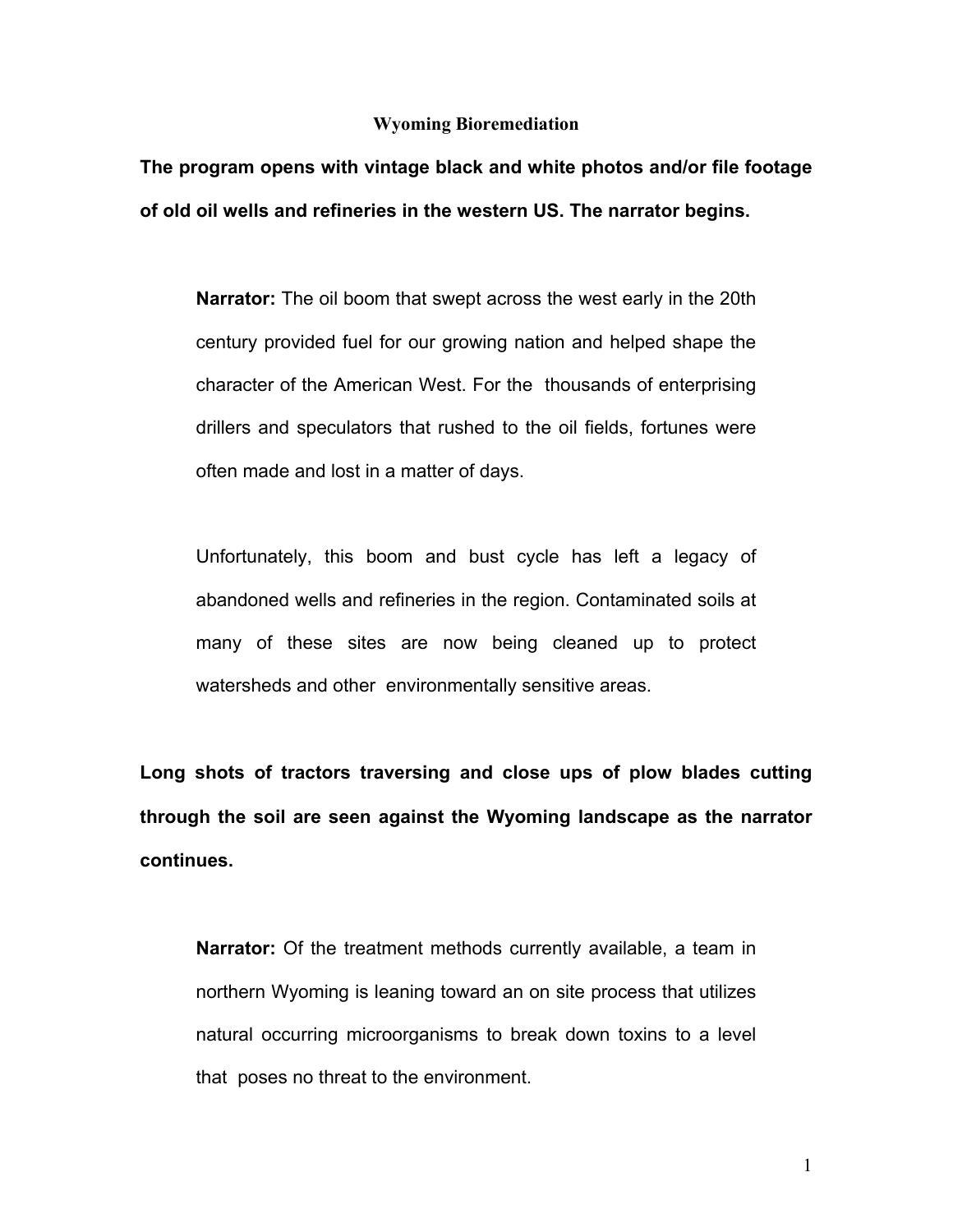The title screen "Bioremediation" appears over more shots of tractors **working. Then, an animated graphic of how Bioremediation works begins as the narrator continues.**

**Narrator:** Bioremediation is the process of taking contaminated soils, adding required nutrients, and irrigating and aerating the soils to enhance the growth of naturally occurring soil microorganisms which utilize petroleum contaminates as a source of energy. In the process, oily wastes are converted to non-toxic end products.

**Johanna Miller, an EPA On Scene Coordinator is titled as she gives some background information on Bioremediation. More shots of the landfarm as well as the community of Lovell, WY and the surrounding landscape are also screened as Johanna and the narrator describe the site.**

**Johanna:** Bioremediation, through landfarming of petroleum contaminated soils is not a new technique. It's used quite a bit by the oil industry, particularly, in the basin here in Wyoming. What's innovative about what we're trying is the fact that we're doing it at such a large scale. The 25-acre farm that we have set up here is probably bigger than anything that anyone in this area has done.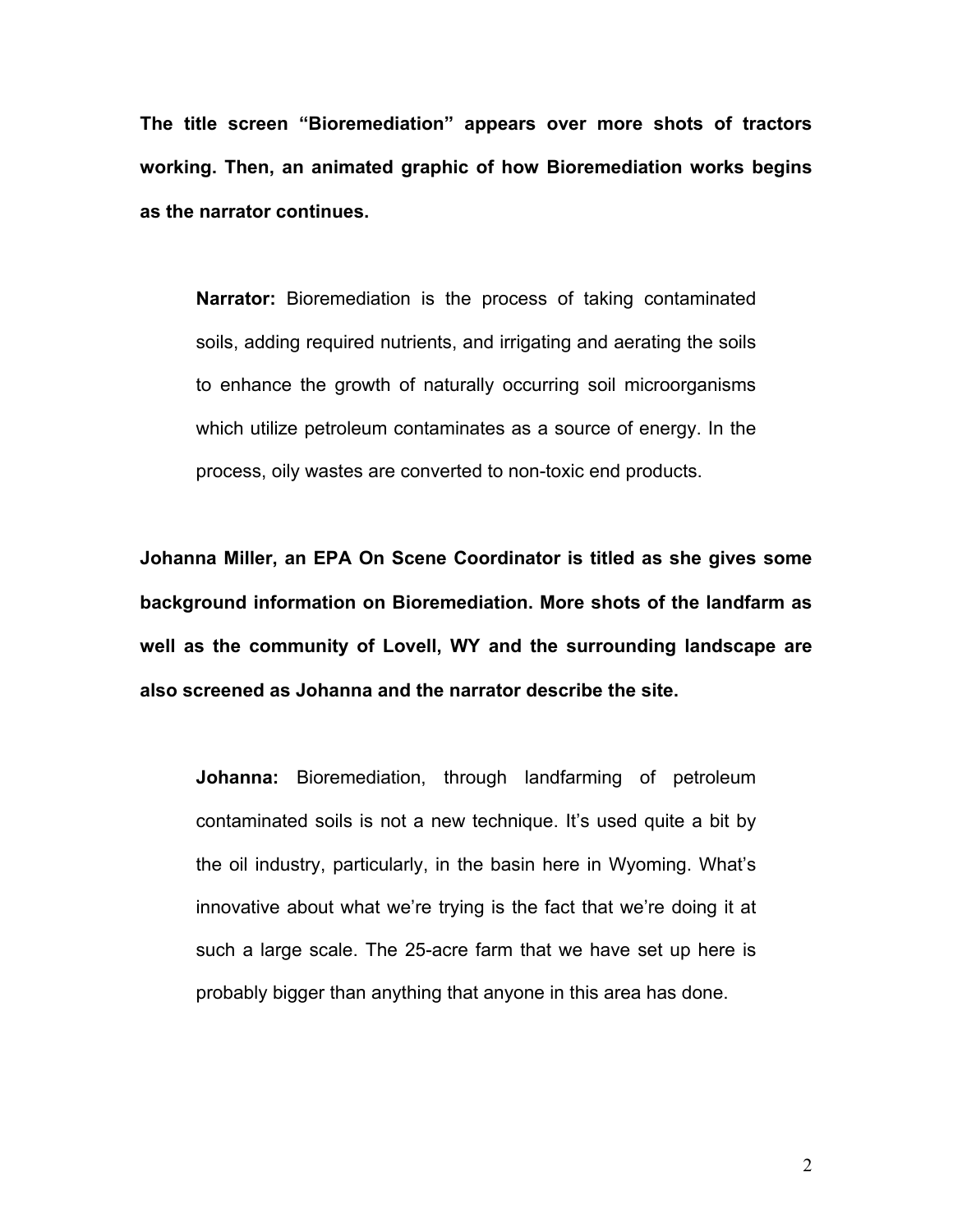**Narrator:** The site, a former oil refinery abandoned in the 1950's, lies just outside the town of Lovell Wyoming, a small farming community situated at the foot of the Bighorn Mountains and Bighorn Canyon National Recreation Area.

**Johanna:** The reason the state requested EPAís assistance at this site is that there was an obvious continuing release of oil from the unlined wastepits into Sage Creek. Sage Creek flows into the Shoshone River which is a major waterway in Wyoming and ultimately flows into the Big Horn Reservoir, which is part of a National Recreation Area.

**Jim Brown, a soil chemist with Weston REAC, is introduced. Jim and the narrator describes the contamination at the site as we see shots of the petroleum contaminated soils and the treatment cells.** 

**Jim:** The waste material that we're treating is a combination of lagoon sludge and contaminated soil that's been in these lagoons for several decades. The technical challenges associated with these refineries are these oily wastes are highly weathered, they are very resistant to decomposition, the organics are very complex, theyíre difficult for the microorganisms to degrade, so **-** our challenge is to try to do what we can to accelerate the process and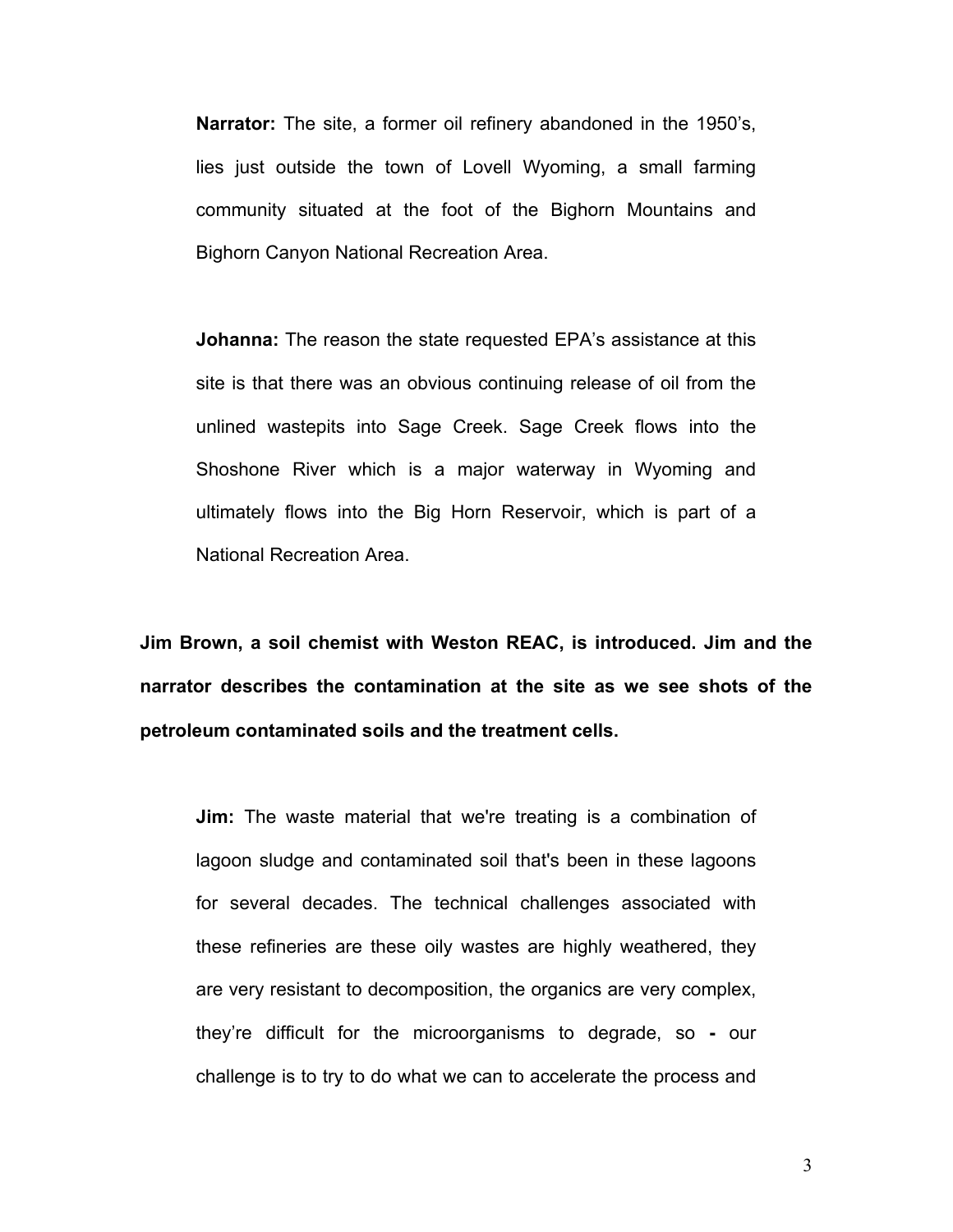make it more effective. Decreasing the time where we can meet an acceptable cleanup standard.

**Narrator:** Over 50,000 yards of contaminated soils were excavated from 6 lagoons and stockpiled at the center of the site. The site was prepared for treatment by dividing it into four bermed treatment cells to reduce to potential for runoff of surface water. Once the treatment cells were in place, layers of contaminated soil and bulking agents were uniformly applied.

**Jim Brown returns to describe how the materials are combined as we see shots of the farm equipment mixing the layers. An animated graphic also reinforces how the layers of materials are stacked in the cells as Jim and the narrator continue to describe the process.** 

**(animation in bold) Jim:** Well, the first thing that we are doing out here is applying what we refer to as an initial layer, or a lift of organic bulking agents to loosen these contaminated soils which are very high in clay and very difficult to manage. **We're using an initial lift of 4 inches of that material followed by 8 inches of contaminated soil**. We're going to completely till that material with a series of agricultural implements in order to loosen It, to reduce clogs, to make it much more treatable. **After we've got that first lift in good physical condition, we'll repeat the same process again so the total thickness of material we'll have to treat will be 24 inches, which is quite thick.**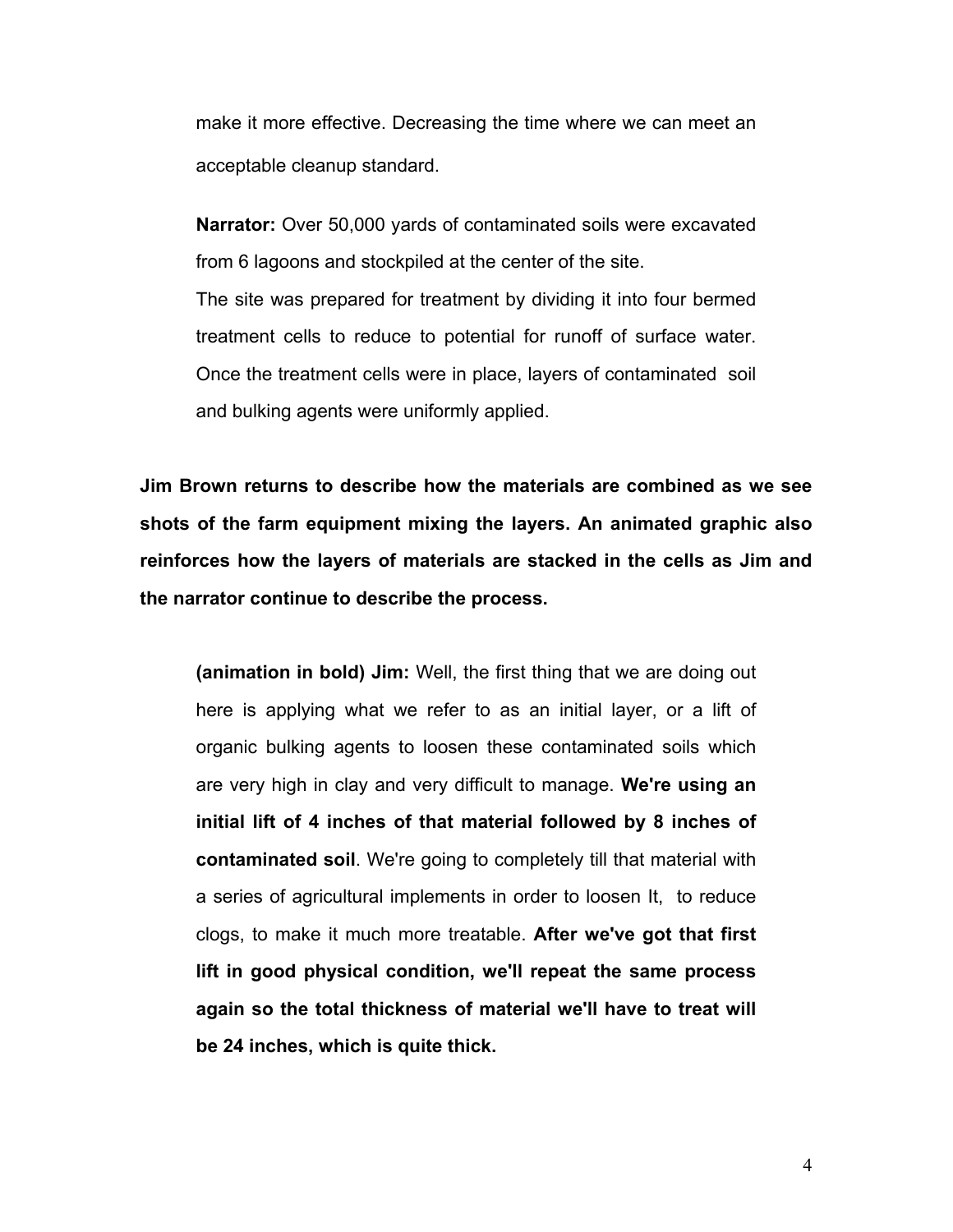**Narrator:** The key to making the process efficient is to actively mix the contaminated soil and bulking agents. The mixture must remain moist and contain the necessary nutrients, particularly nitrogen, to degrade the petroleum hydrocarbons. Effective treatment requires that soils which are very high in clay become loose and friable, providing both oxygen and nutrients to petroleum degrading microorganisms. To this end, special tillage equipment was designed to penetrate to a depth of 24 inches.

**Jim:** We are using, or going to be using, some modified agricultural equipment that can till material that thick because conventional machinery usually doesn't operate to that working depth.

**Images of the harsh Wyoming landscape are seen as the narrator and Royal Nadeau, Associate Center Director for EPAís Environmental**  Response Team explain the local climate and it's affect on the remediation.

**Narrator:** The other key ingredient in the microbial stew is water, which happens to be in short supply in the basin country of northern Wyoming. The dry, high desert landscape receives an annual rainfall of only 3 to 5 inches.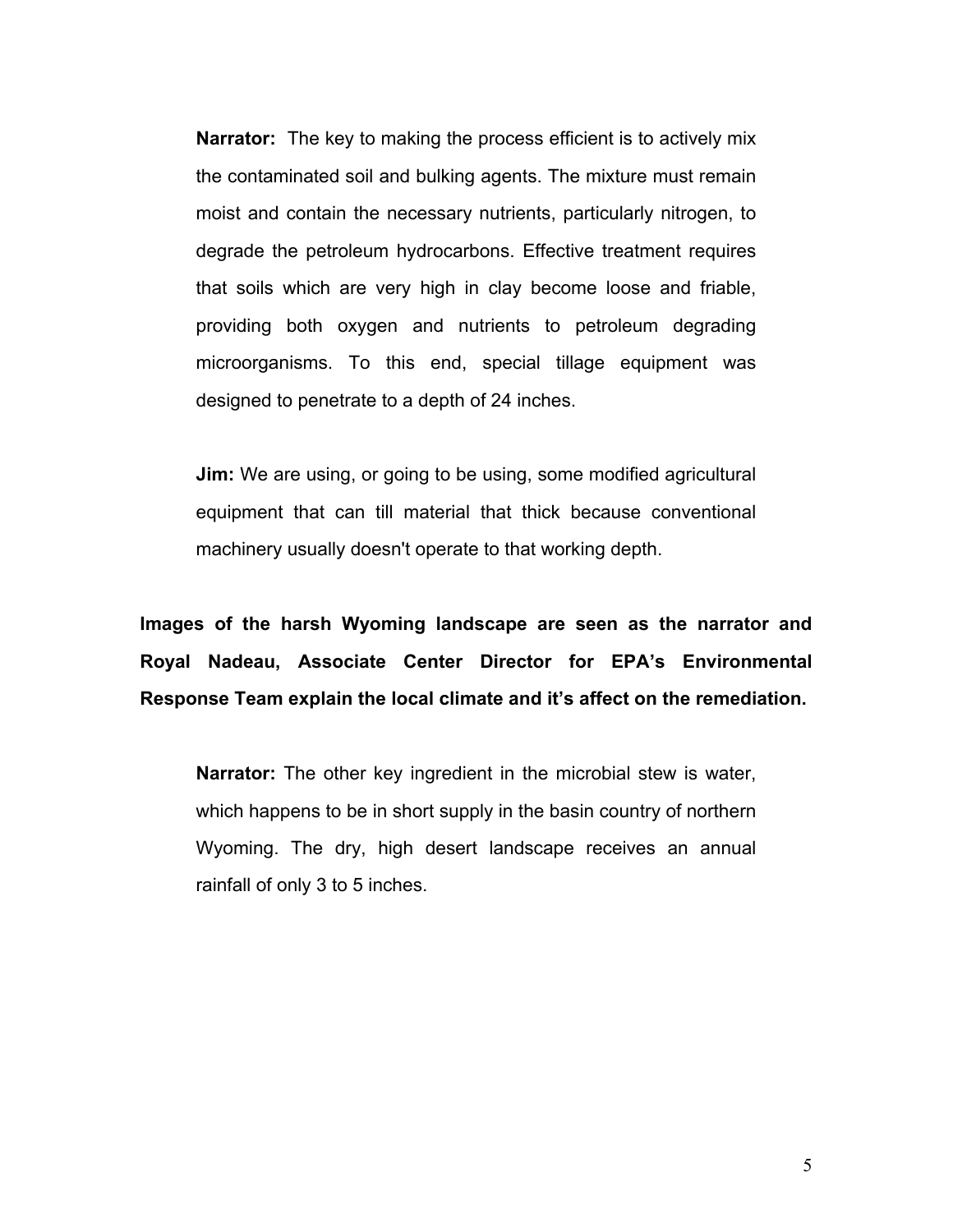**Royal:** For this particular site what makes it so unique is the fact that weíre working in very severe climate in regards to the microbes. The microbes like moist, warm, environment. So thatís why we really have to add a lot of water to the soil to bring the moisture levels up to where the microbes will actually work the best for degrading these compounds.

## **Shots of the sites irrigation system working are seen as the narrator, Johanna Miller, and Jim Brown detail the need for water at the site.**

**Narrator:** Water to irrigate the site was pumped from Sage Creek, actually the same stream at risk of contamination. A portable irrigation system was then rigged to deliver water to the treatment cells. The soil water content was maintained within an optimum range of between 18 and 22% of the soils dry weight.

**Johanna:** We're going to be watering and tilling the soils every week for a period of 5 or 6 months while the temperatures are warm. At that time we will evaluate our hydrocarbon degradation and hopefully we'll be at a point where we've reduced the concentrations to a safe level.

**Jim:** We're anticipating right now, two full operating seasons of '97 and '98 to effectively treat these soils to an acceptable cleanup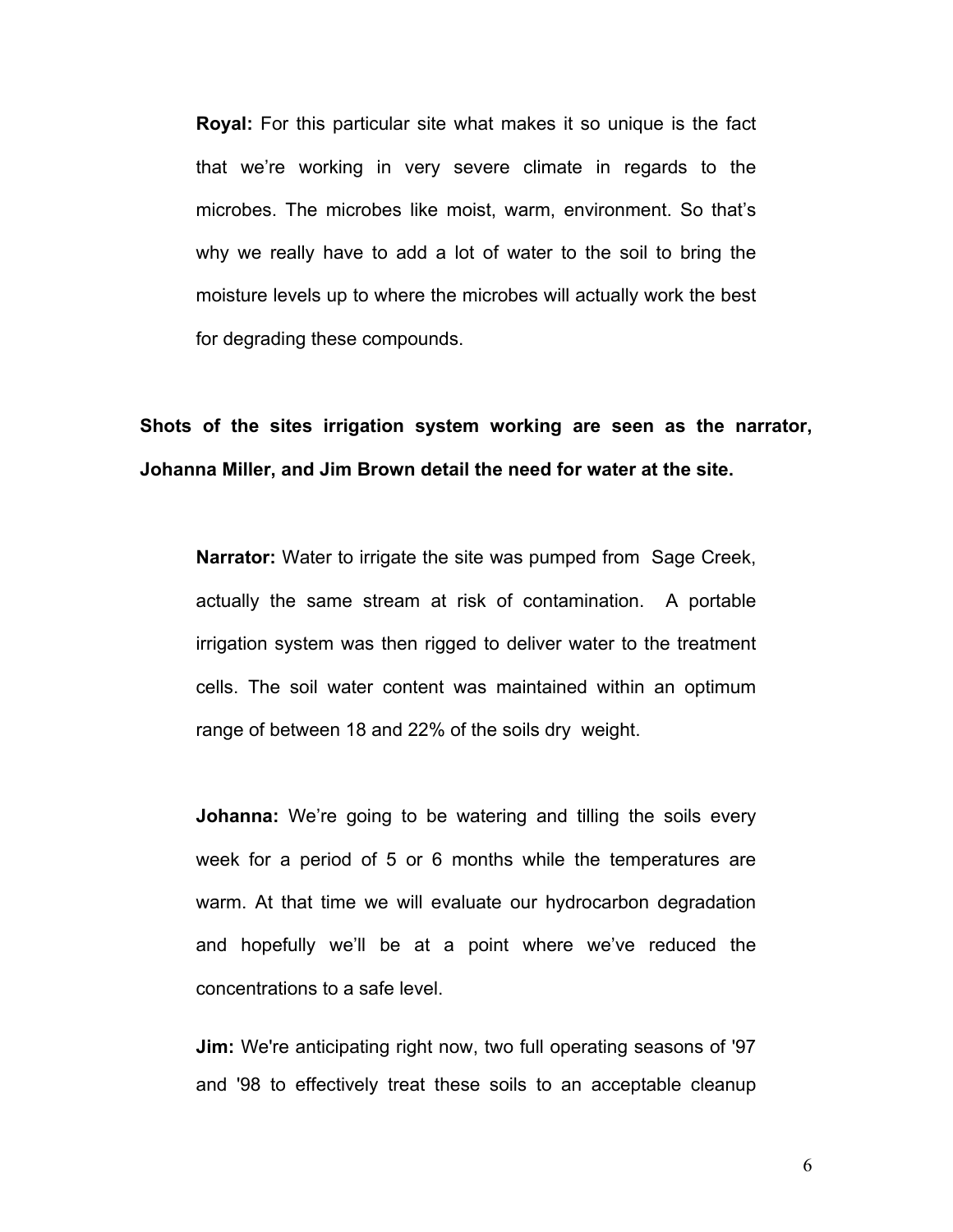level that has been determined by the State of Wyoming to be acceptable. **Long shots and close up shots of the tractors working the land are seen as** 

the narrator introduces the "testing" portion of the program.

**Narrator:** With the exception of the customized tilling equipment, most of the techniques and resources used on the site were considered standard for petroleum bioremediation. Locally available bulking agents such as sawdust, wood chips and composted cattle manure were used to improve the soil's physical properties and provide required nutrients.

Additionally, as part of ERT's interest in evaluating innovative methods of bioremediation, new products developed to treat oil spills were tested. If a product is found to be successful, it may be used over the entire site during the final year of treatment.

**Royal Nadeau and Jim Brown return to describe the plans to test ìinnovativeî Bioremediation techniques at the site.** 

**Royal:** One of the unique aspects of this project is that we are utilizing some of the commercially available products that have been developed for treating oil spills. Since the Exxon Valdez, the agency has put a lot of energy and money into research for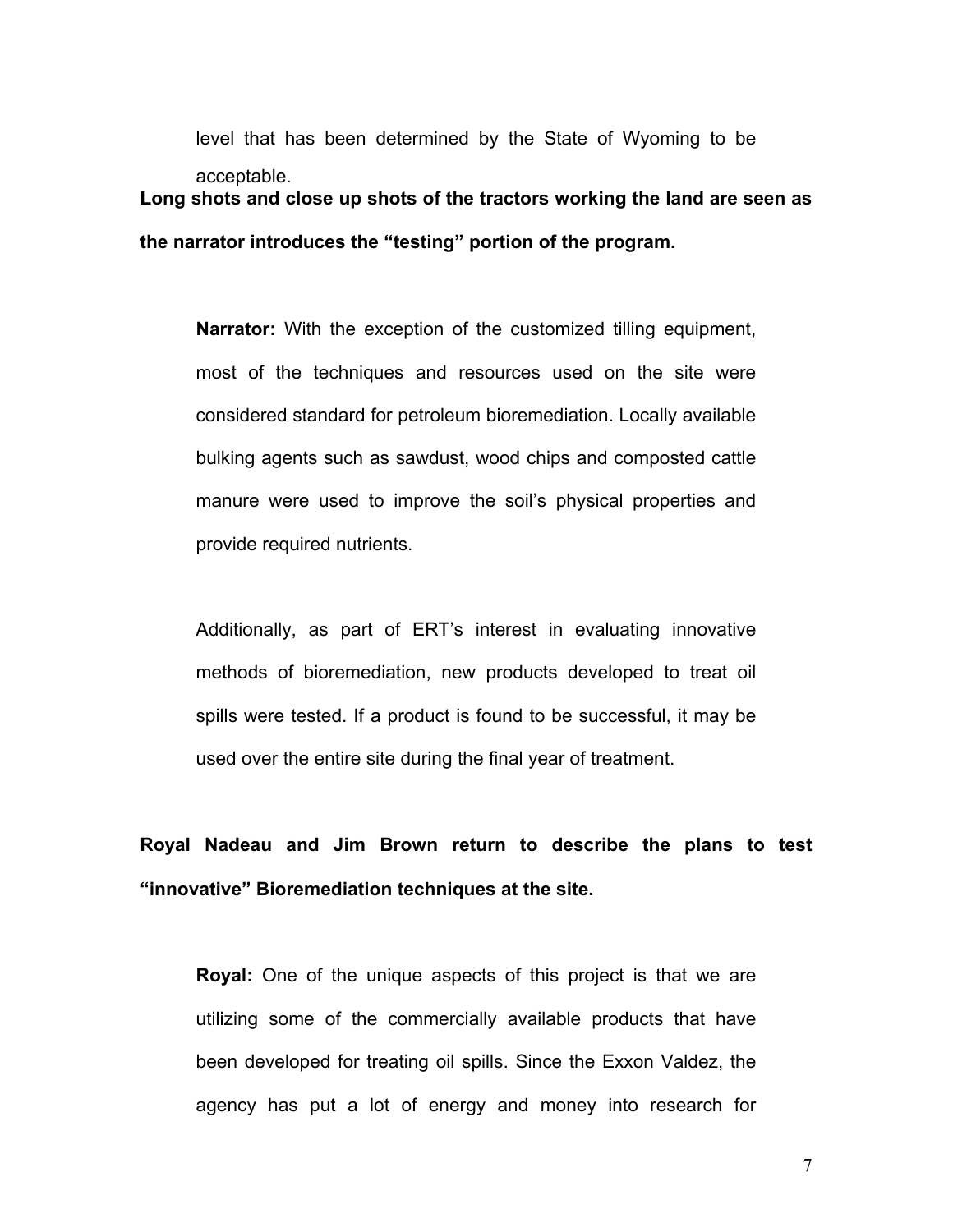cleaning up oil spills using, you know, microbial populations and various amendments that are added to the oil or the contaminated soil.

**Jim:** Well, what we're going to do is compare conventional treatment to some innovative treatments**.** We did some prescreening of products that could enhance or accelerate the Bioremediation process. We selected on what was the best performer, which is an oleophilic fertilizing material which is attracted to oily surfaces. We don't have a lot of information on their effectiveness in contaminated soils, but that is part of the reason that we are doing that at this facility. To see if we can accelerate the Bioremediation process and make it more cost-effective.

**Shots of the team setting up the test cells and taking samples are seen as the narrator and Jim Brown describe the process.**

**Narrator:** Nine 12 by 12 meter test plots were staked and laid out. The "innovative" materials were then integrated into the soil using a four wheel drive tractor, allowing maximum traction with minimum soil compaction. To guarantee improved aeration, a specially modified ripper blade was machined that could extend into the soil mixture a full two feet.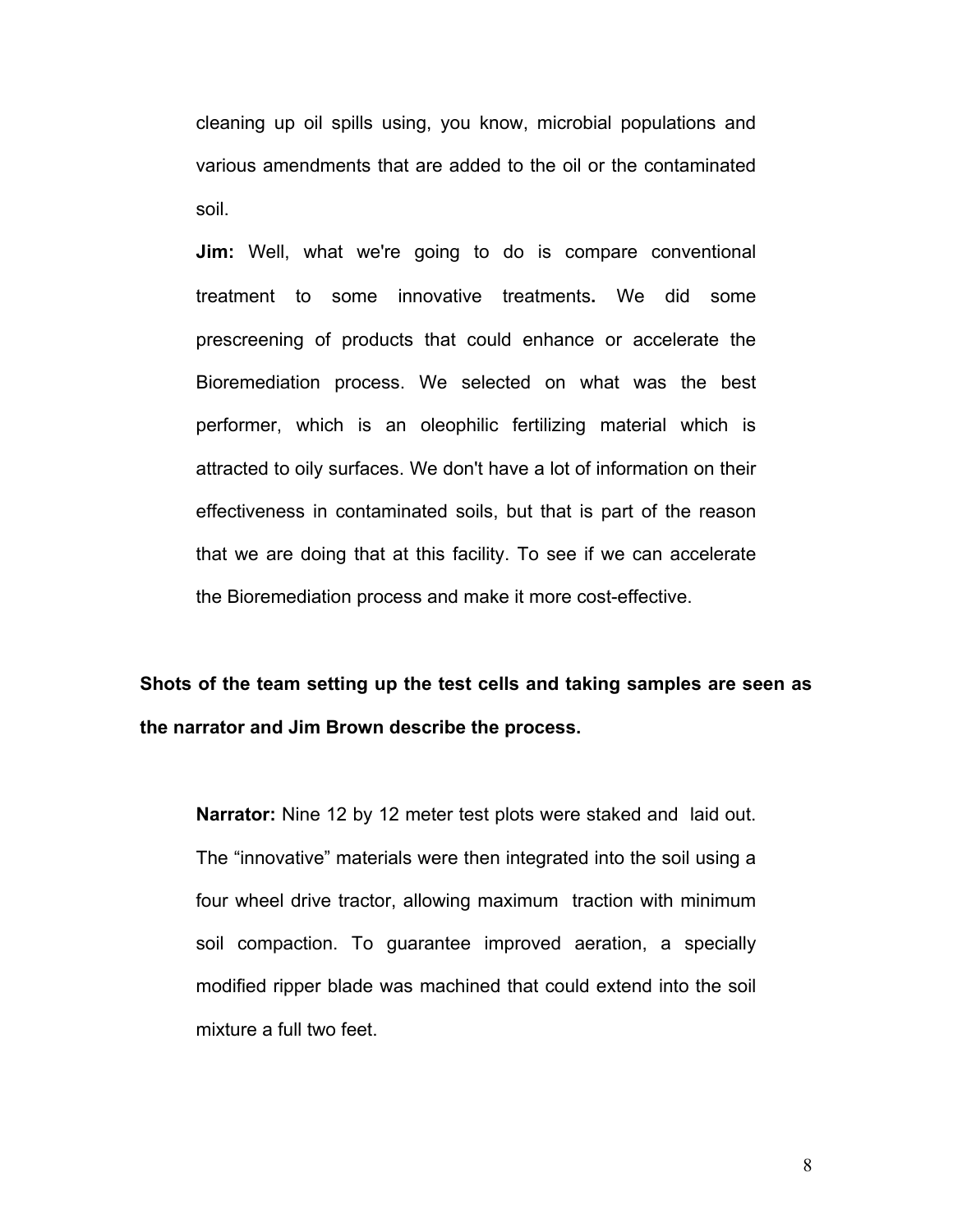**Narrator:** A custom sampling regimen was developed that identified the optimum number of samples needed to determine any statistical difference between the test and untreated control cells. A total of thirty-nine samples were taken each month to monitor the effectiveness of different treatments.

**Jim:** We will be reassessing our data of course. Every month we will take a look at it, and we will be projecting how long it will take to successfully treat the soils at the entire site.

**Narrator:** The hope is that one of the innovative treatments is effective enough to be adopted for use at the site the following year and possibly at other petroleum contaminated sites.

**Jim:** We're looking at this as a model for other old refinery sites out here in Region VI and Region VIII. Out west here and in the southwest there are a lot of these old abandoned refineries with large volumes of contaminated soil that are going to require cleanup, and we're hoping that this can be a model to clean up some of those other sites as well.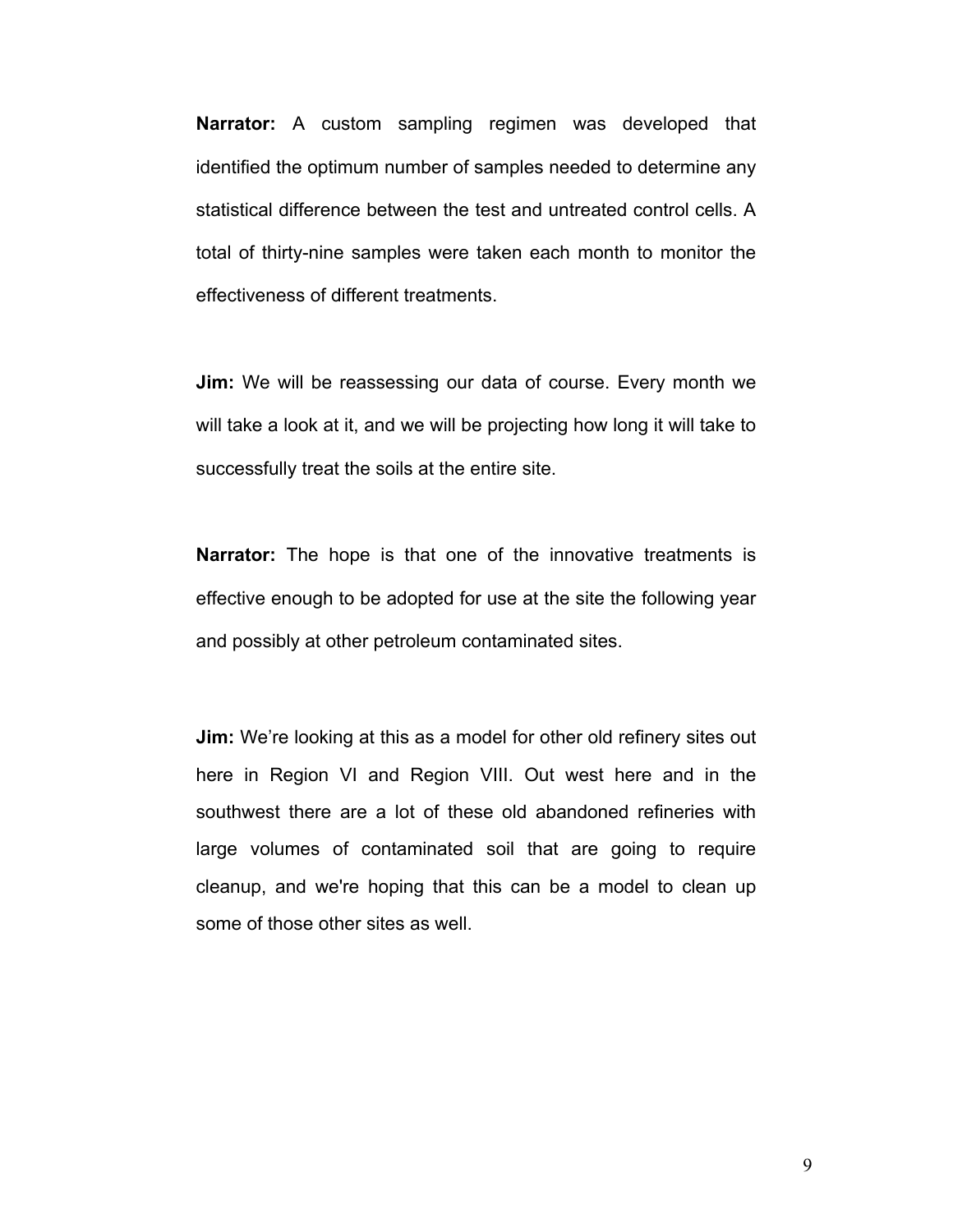**Shots from the testing as well as conventional Biorenediation are seen as the narrator, Royal Nadaeu, and Johanna Miller give their final assessments of the site and the treatment method.** 

**Narrator:** Bioremediation is an on-site treatment method that doesn't require off site transportation of contaminated materials. It is also more cost effective than other treatment methods, making it more appealing to taxpayers.

**Royal:** The cost benefits for this technology are fantastic compared to some of the other technologies that have been used before for taking care of these compounds. You know, even though it takes a little bit longer, the costs may be 5 or 6 times less than what it would take to use incineration or soils washing or one of those very energy intensive technologies.

**Narrator:** The work at the Lovell Refinery site has proven that longer term, low impact treatments like Bioremediation can be accepted by the community and be effective.

**Johanna:** All in all this has been an incredibly successful project**.** This is our third year of operation and there's just been an incredible transformation in this site. Everyone who comes and visits is surprised at what we have been able to do in terms of